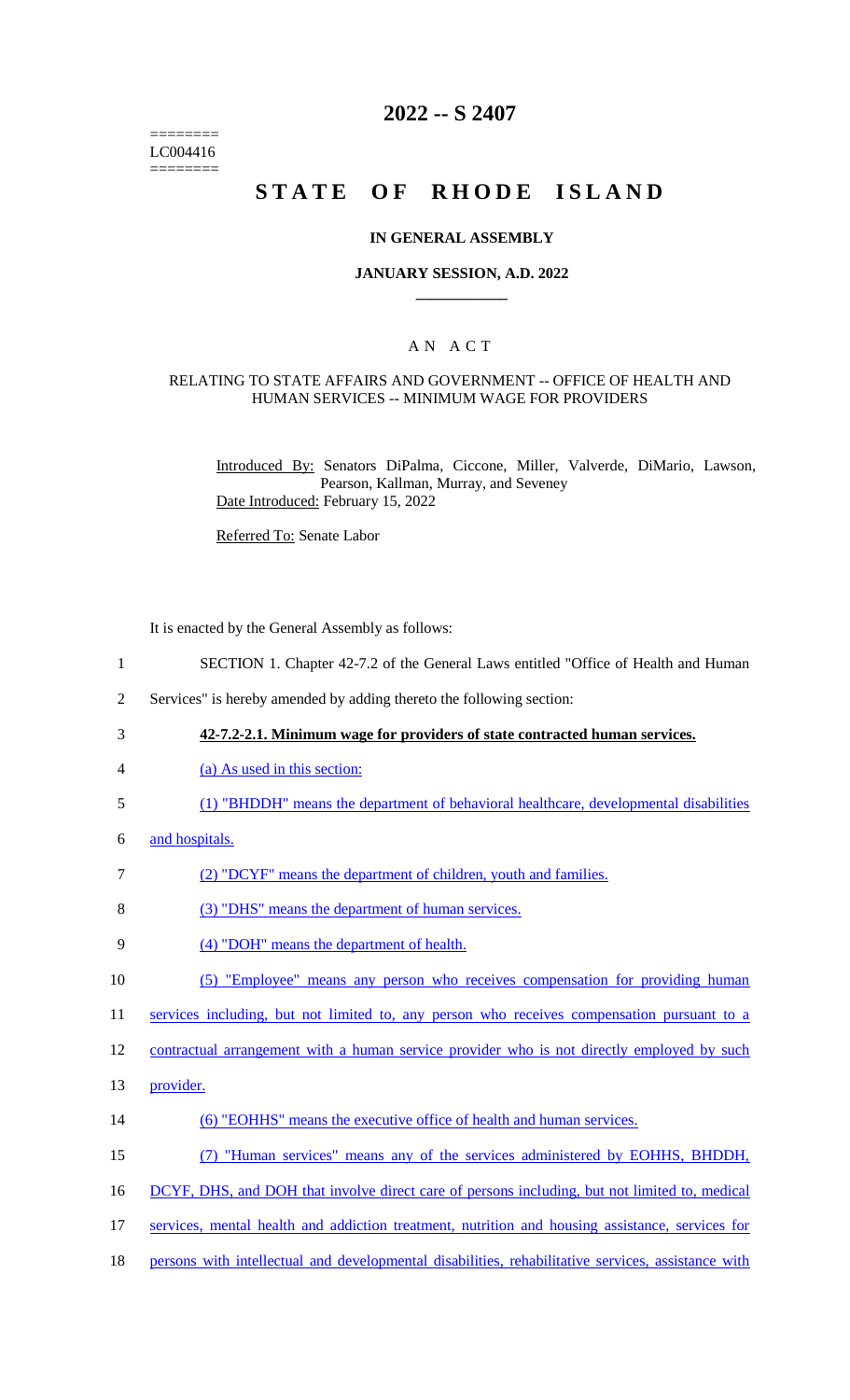activities of daily living, and residential and rehabilitative services.

 (b) Subject to available appropriations, the EOHHS, BHDDH, DCYF, DHS and DOH shall, effective July 1, 2023, adjust the wage rates in any contract with private human services providers, in accordance with standard accounting principles, as prescribed by the secretary of EOHHS, to provide a pro rata increase in salaries and wages of hourly employees, to reflect a starting hourly wage of no less than twenty-one dollars (\$21.00) for such employees. Such wage 7 rate adjustments shall reflect reasonable costs mandated by collective bargaining agreements with certified collective bargaining agents or otherwise provided by a human services provider to employees. Starting wages shall annually be adjusted by that prescribed in CPI-U. (b) Existing employees with one to five (5) years of service, shall have an hourly wage of 11 no less than twenty-one dollars (\$21.00); employees with five (5) to ten (10) years of experience shall have an hourly wage of no less than one hundred ten percent (110%) of twenty-one dollars (\$21.00) or twenty-three dollars and ten cents (\$23.10); employees with ten (10) to twenty (20) 14 years of experience shall have a hourly wage of no less than one hundred twenty percent (120%) of twenty-one dollars (\$21.00) or twenty-five dollars and twenty cents (\$25.20); and employees 16 with greater than twenty (20) years of experience shall have an hourly wage of no less than one hundred thirty percent (130%) of twenty-one dollars (\$21.00) or twenty-seven dollars and thirty 18 cents (\$27.30). Such wage rates may be increased by collective bargaining agreements with certified collective bargaining agents or otherwise provided by a human services provider to employees. These wages shall annually be adjusted by that prescribed in CPI-U. (c) Nothing in this section shall require the EOHHS, BHDDH, DCYF, DHS and DOH to 22 adjust wage rates in a way that jeopardizes federal government reimbursement. Human services providers who receive such wage rate adjustments but do not provide an increase in employee wage 24 rates, in accordance with this section, may be subject to a rate decrease in the same amount as the wage rate increase adjustment by the EOHHS, BHDDH, DCYF, DHS and DOH.

SECTION 2. This act shall take effect on July 1, 2023.

#### ======== LC004416 ========